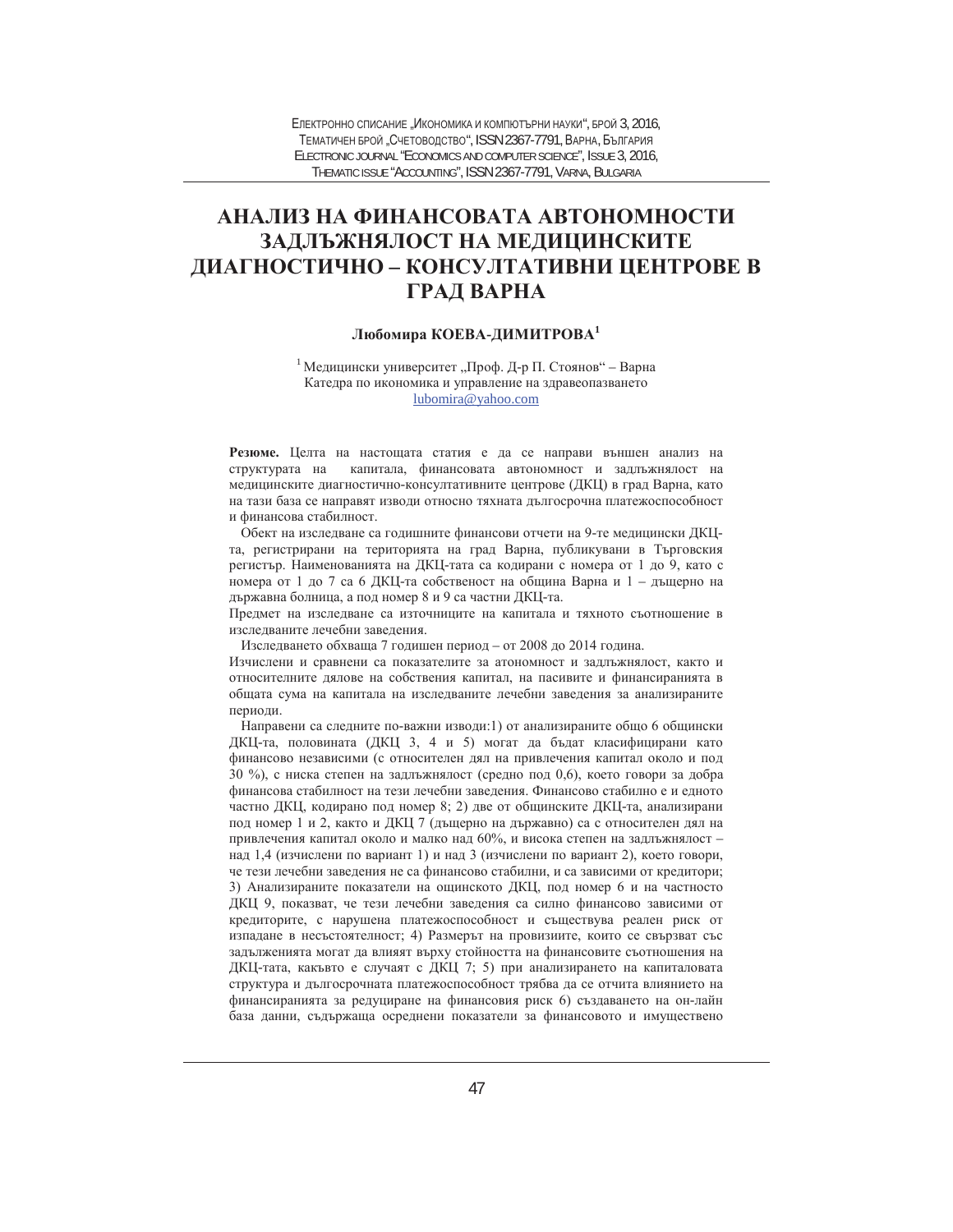състояние на българските предприятия е наложително и необходимо условие за подобряване на тяхната конкуретноспособност, чрез осигуряване на надеждна, точна и удобна за използване информация за сравнение.

Ключови думи: диагностично-консултативни центрове, анализ, капиталова структура, лечебни заведения, капитал, финансирания, атономност, платежоспособност, задлъжнялост.

### **Въведение**

С помощта на показатели за финансова автономност и задлъжнялост се анализира финансовата структура на предприятието и нейното влияние върху финансовия резултат и финансовото равновесие. Анализът на финансовата автономност установява независимостта на предприятието от кредитори и способността му да посреща дългосрочните си задължения, т.нар. дългосрочна платежоспособност. Доброто равнище на финансовата автономност означава, че предприятието е в състояние да покрие плащанията си за дълъг период от време, което е гаранция, че интересите на собствениците и на кредиторите на фирмата ще бъдат защитени.

Анализът на капитала слелва ла бъле насочен към изслелване на основните съотношения (съотносителен анализ) - на финансовата независимост (автономност) и задлъжнялост на предприятието.

## 1. Преглед на литературни източници

В икономическата литература се посочва, че коефициентът на финансова независимост (автономност) може да се изчисли по различни начини:

- 1. Коеф. Финансова автономност = Собствен капитал / Общ капитал
- 2. Коеф. Финансова независимост = Собствен капитал / Пасиви

Тимчев (Тимчев, 2011) разглежда коефициента за финансова независимост, като го нарича изходно капиталово съотношение. То отразява т.нар. капиталов механизъм и е в пряка зависимост от структурата на капитала на предприятието. Ето защо, Тимчев счита, че изходното капиталово съотношение до голяма степен показва степента на финансовия риск, който по принцип е по-голям, ако в структурата на капитала на предприятието преобладава заемния капитал (привлечения капитал, пасивите). Стойностите на коефициента се влияят от спецификата на дейността на предприятието и нивото на лихвения процент по кредитите. Касърова (Касърова, В., Р. Димитрова, 2005) препоръчва стойност на коефициента за финансова автономност 1, т.е. делът на СК да е 50 %.

Тодоров посочва, че коефициентът за финансова автономност показва доколко дадено предприятие функционира при преобладаващо участие на собствения капитал (СК) или за сметка на пасивите, като разглежда три степени на капиталова структура:

- ниска – СК е до 25 %. Счита се за най-неизгодна, тъй като показва голяма зависимост от кредиторите, водеща до голям изходящ паричен поток за погасяване на задълженията към тях. Заедно с това, се повишава опасността от фалит, ето защо се препоръчва ниската степен да има само временен характер.;

- средна – СК е между 25 и 50 %. При тази степен рискът за собствениците от фалит е по-малък.;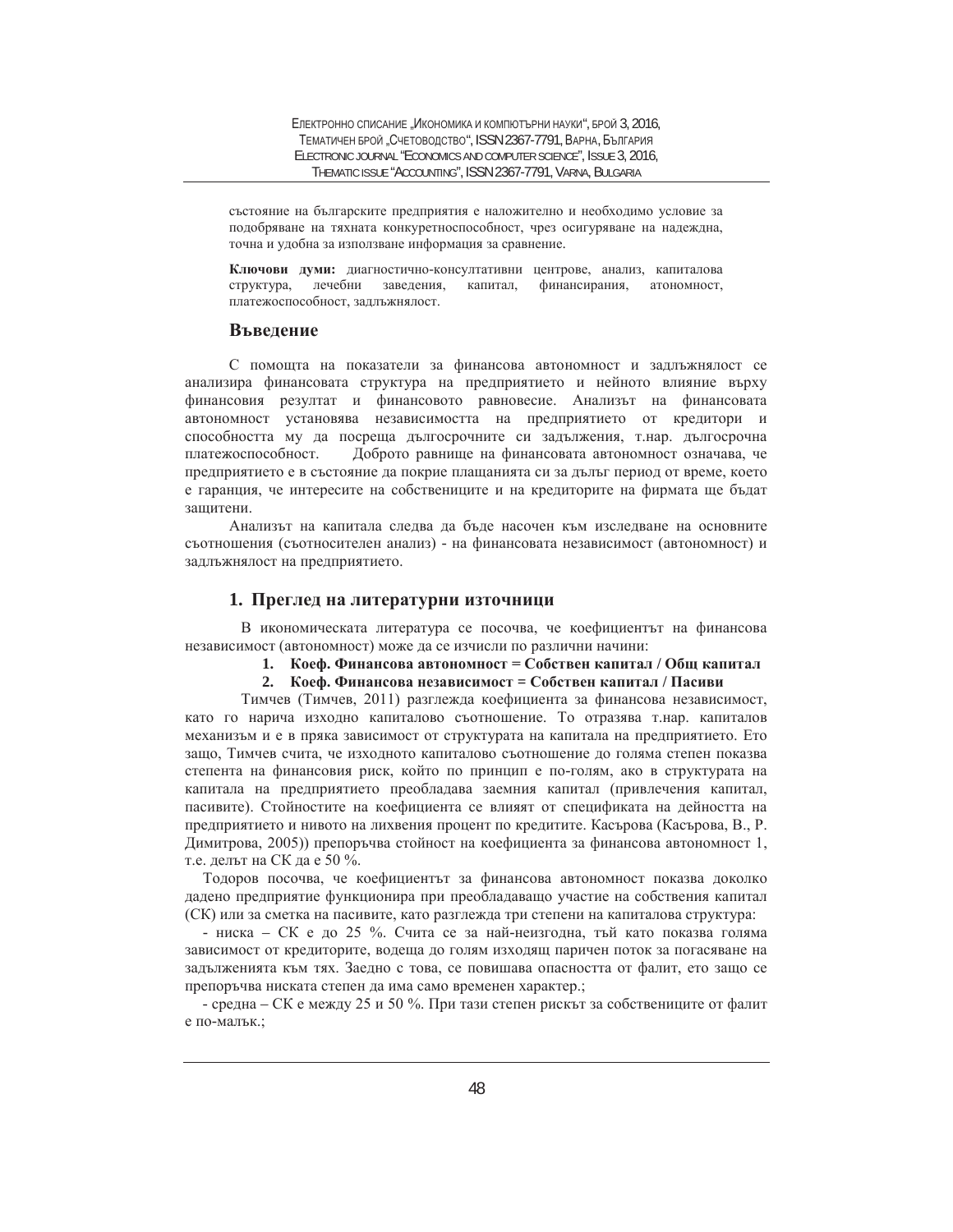- висока – СК е над 50 % - Счита се за по-изгодна за предприятието, поради плащането на по-малки лихви по заеми и по-голяма независимост от кредитори.

В литературата (Тимчев, 2011) съществуват различни показатели, които характеризират и финансовата задлъжнялост на предприятията. При един от тези показатели, в числителя са пасивите. Представя се като коефициент и се среща под следните наименования: "Сумарен дълг към общо активи", "Коефициент на дълга" или "Коефициент на финансова задлъжнялост". Той се използва като индикатор за величината на активите, придобити с помощта на кредит.

# $\mathbf{C}\mathbf{y}$ **марен дълг към общо активи** =  $\frac{06\mu a \text{ cy}}{06\mu q \text{ arrb}}$ ия на задълженията

Както се вижда от формулата, в числителя се поставят пасивите (общата сума на задълженията). Считаме, че напрактика, сумата поставена в знаменателя (общо активи) ще бъде равна на сумата на общия капитал, тъй като от балансовото равенство знаем, че общата сума на активите (актива на счетоводния баланс) е равна на общата сума на капитала (пасива на счетоводния баланс). Следователно ще получим еднакви стойности на коефициента "сумарен дълг към общо активи" и на коефициента на задлъжнялост, изчислен като съотношение на пасивите към общия капитал. За коефициента, сумарен дълг към общо активи М.Тимчев (Тимчев, 2011) посочва, че всяка стойност над 0.6 се счита за рискова и по-нататъшното й нарастване говори за тенденция към преминаване на дяловия капитал или на цялото предприятие в чужди ръце. Тодоров (Тодоров, 2003), който го нарича коефициент на концентрация на пасивите и Костова (Костова, 2010) обобщават, че препоръчителната стойност на коефициента за финансова задлъжнялост е до 0,5. Това напрактика означава, че препоръката е, относителният дял на общата сума на задълженията да не надвишава 50 - 60 % от общата сума на капитала (респ. от сумата на общо активите).

Коефициентът на задлъжнялост представлява отношение между сумата на дългосрочния и краткосрочния заемен капитал (пасивите, привлечения капитал) и отразява реалната капиталова структура. Изчислява по формулата:

### Коеф. Задлъжнялост = Пасиви/Собствен капитал

Това съотношение следва да се следи в динамика. Ако започне да расте много, съществува риск собствения капитал да бъде сведен до минимум.

Полезно при анализа на автономността и задлъжнялостта на предприятието е да се изследва и съотношението на дългосрочните дългове към собствения капитал.

Съотношението показва какво е влиянието и кой има решаваща роля в управлението на предприятието - собственикът или кредиторът:

# Д**ълг към СК** = <sup>Дългосрочни заеми</sup>

Когато делът на дългосрочните кредитори е по-голям от дела на собствениците, финансовият риск е голям.

Тимчев счита, че стойност на коефициента над 1,5 показва много рискова финансова позиция. Според Георгиев, този коефициент не бива да надвишава 0,3.

# 2. Резултати и дискусия

При анализа на капиталовата структура на ДКЦ-тата, имайки предвид че 6 от тях са общинска собственост, а 1 е държавно, намираме за удачно да се изследват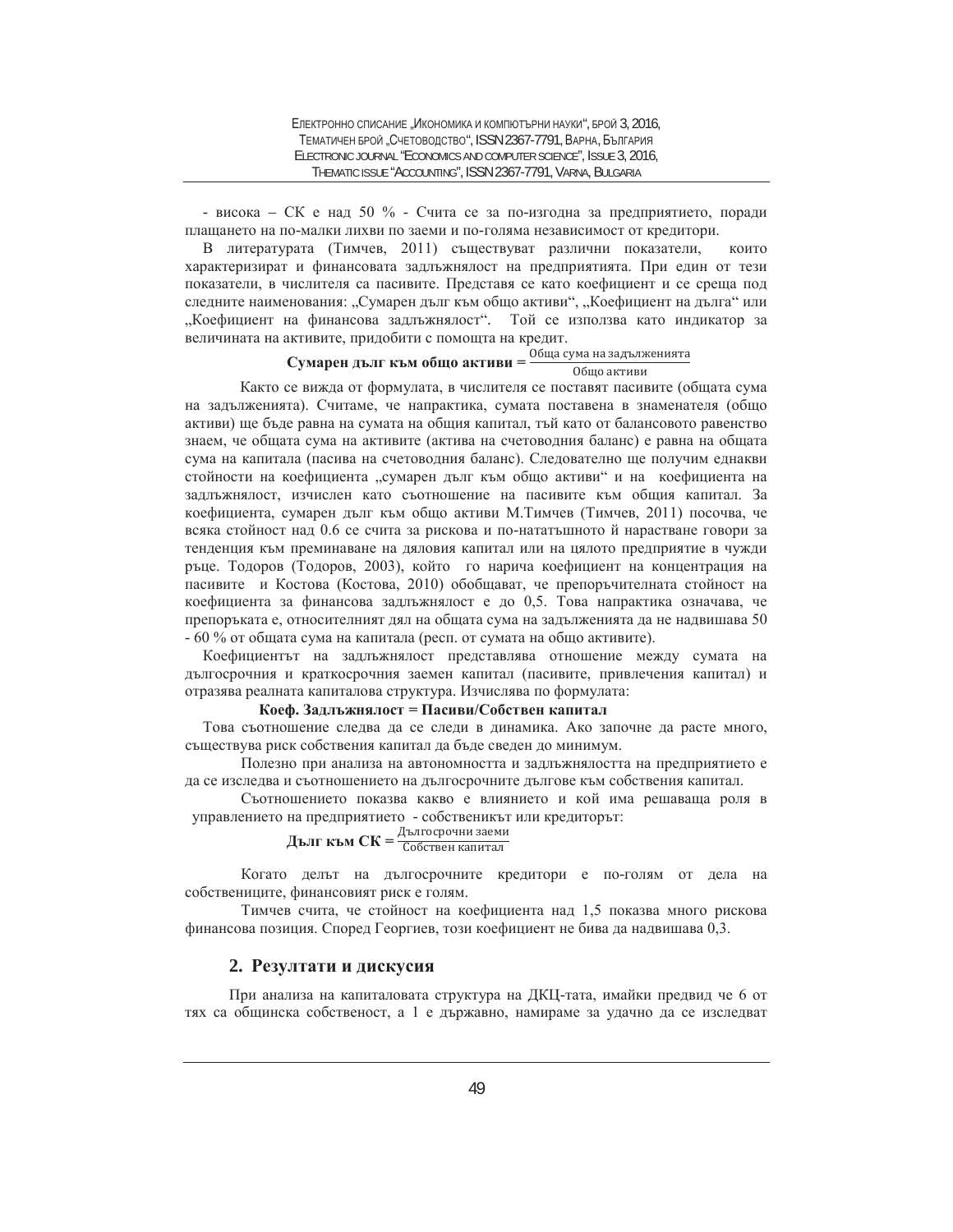поотделно в качеството им на източник на капитал, както собствения капитал и пасивите, така и финансиранията. По този начин ще придобием по-ясна представа не само за зависимостта на лечебните заведения от кредиторите, но и за влиянието на получените финансирания върху структурата на капитала. Може да изчислим дела на пасивите в общия размер на капитала, както и дела на финансиранията в общия капитал.

За тази цел ще използваме следните съотношения, характеризиращи финансовата независимост на лечебните заведения:

- 1. Относителен дял на собствения капитал =  $(CK/O6\mu\omega\)$  капитал) \* 100;
- 2. Относителен дял на пасивите (привлечения к-л=ПК) =  $(\Pi K/O6u_K)$  \* 100;
- 3. Относителен дял на финансиранията = (Финанирания/Общо капитал) \* 100

Изчислените относителни дялове на собствения капитал, пасивите и финансиранията за изследваните лечебни заведения са обобщени и представени в таблица 1.

Собственият капитал на предприятието (СК) е разликата между сумата на активите (общо активи) и сумата на пасивите (П). При наличието на финансирания (безвъзмездни източници) те не би трябвало да се третират като пасиви. Приходите за бъдещи периоди също не са пасив. Като задължения обаче, следва да се третират провизиите.

Таблица 1

|                       | Показател                                                               | 2008             | 2009                    |       |       |           |           |           |
|-----------------------|-------------------------------------------------------------------------|------------------|-------------------------|-------|-------|-----------|-----------|-----------|
| ДКЦ                   | $6\%$                                                                   | $\mathfrak{c}$ . | $\mathcal{Z}_{\bullet}$ | 2010z | 2011z | $2012z$ . | $2013z$ . | $2014z$ . |
| ДКЦ<br>1.             | Относителен<br>дял на СК                                                | 10.71            | 13.88                   | 17.06 | 19.13 | 25.83     | 16.48     | 18.12     |
|                       | Относителен<br>лял на ПК                                                | 60.51            | 60.2                    | 55.78 | 55.84 | 49.94     | 60.46     | 59.13     |
|                       | Относителен<br>ПRЦ<br>на<br>финансир.                                   | 28.78            | 25.92                   | 27.16 | 25.03 | 24.23     | 23.06     | 22.75     |
| ДКЦ<br>$\mathfrak{D}$ | Относителен<br>дял на СК                                                | 43.61            | н/д                     | 31.64 | 14.13 | 14.6      | 15.09     | 15.39     |
|                       | Относителен<br>дял на ПК                                                | 31.45            | н/д                     | 41.51 | 56.09 | 56.99     | 62.59     | 62.79     |
|                       | Относителен<br>$\rm I\mathrm{L}\mathrm{R}\mathrm{L}$<br>на<br>финансир. | 24.94            | $H/\mathcal{I}$         | 26.85 | 29.78 | 28.41     | 22.32     | 21.82     |
| ДКЦ<br>$\mathcal{E}$  | Относителен<br>дял на СК                                                | 56.48            | 47.47                   | 45.36 | 51.86 | 57.03     | 55.81     | 55.37     |
|                       | Относителен<br>лял на ПК                                                | 18.92            | 33.02                   | 34.35 | 27.79 | 23.8      | 27.22     | 29.05     |
|                       | Относителен<br>ПКД<br>на<br>финансир.                                   | 24.6             | 19.51                   | 20.29 | 20.35 | 19.17     | 16.97     | 15.58     |

Капиталова структура на ДКЦ-тата в гр. Варна за периода 2008 – 2014 г.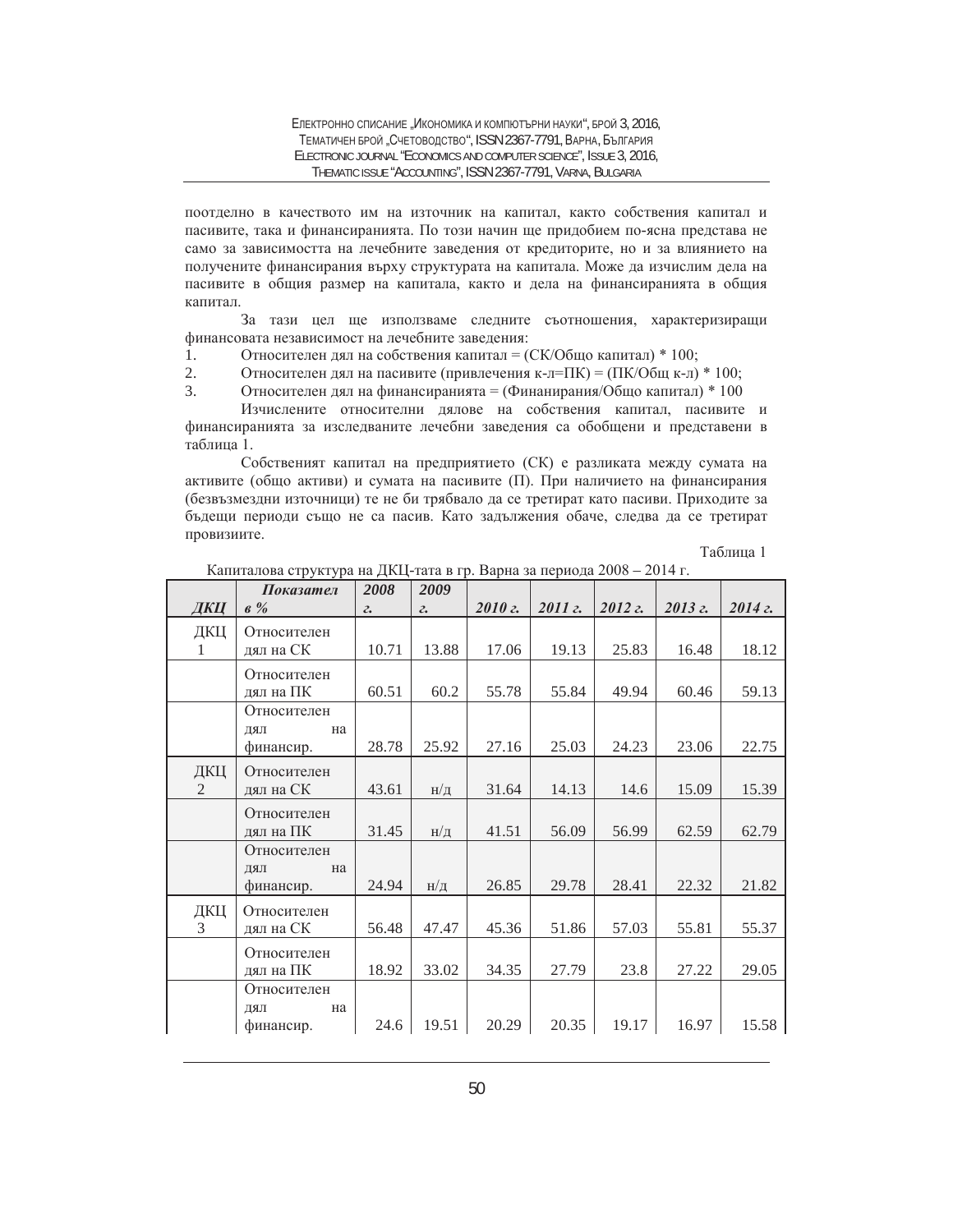| ДКЦ<br>4      | Относителен<br>дял на СК              | 45.13            | 40.69            | 41.45            | 42.86            | 46.19            | 51.19            | 52.19            |
|---------------|---------------------------------------|------------------|------------------|------------------|------------------|------------------|------------------|------------------|
|               | Относителен<br>дял на ПК              | 28.55            | 38.1             | 35.36            | 29.41            | 30.79            | 29.09            | 31.19            |
|               | Относителен<br>ДЯЛ<br>на              |                  |                  |                  |                  |                  |                  |                  |
|               | финансир.                             | 26.32            | 21.21            | 23.19            | 27.73            | 23.02            | 19.72            | 16.62            |
| ДКЦ<br>5      | Относителен<br>дял на СК              | 70.94            | 72.33            | 73.99            | 76.49            | 74.84            | 76.14            | 72.18            |
|               | Относителен<br>дял на ПК              | 20.85            | 20               | 18.58            | 16.35            | 18.63            | 17.65            | 22.26            |
|               | Относителен<br>ДЯЛ<br>на<br>финансир. | 8.21             | 7.67             | 7.43             | 7.16             | 6.53             | 6.21             | 5.56             |
| ДКЦ<br>6      | Относителен<br>дял на СК              | 31.27            | 26.7             | 7.19             | $-17.15$         | $-21.86$         | $-26.84$         | $-43.89$         |
|               | Относителен<br>дял на ПК              | 36.53            | 49.74            | 62.33            | 79.56            | 82.59            | 86.58            | 104.07           |
|               | Относителен<br>ДЯЛ<br>на<br>финансир. | 32.2             | 23.56            | 30.48            | 37.59            | 39.27            | 40.26            | 39.82            |
|               |                                       |                  |                  |                  |                  |                  |                  |                  |
| ДКЦ<br>$\tau$ | Относителен<br>дял на СК              | 22.06            | 50.12            | 58.58            | 61.54            | 50.79            | 43.07            | 39.69            |
|               | Относителен<br>дял на ПК              | 71.32            | 44.69            | 40.05            | 38.46            | 49.21            | 56.93            | 60.31            |
|               | Относителен<br>ДЯЛ<br>на<br>финансир. | 6.62             | 5.19             | 1.37             | $\overline{0}$   | $\overline{0}$   | $\overline{0}$   | $\overline{0}$   |
| ДКЦ<br>$8\,$  | Относителен<br>дял на СК              | 53.82            | 60               | 72.67            | 82.83            | 89.91            | 92.01            | 93.67            |
|               | Относителен<br>дял на ПК              | 46.18            | 40               | 27.33            | 17.17            | 10.09            | 7.99             | 6.33             |
|               | Относителен<br>ДЯЛ<br>на<br>финансир. | $\boldsymbol{0}$ | $\boldsymbol{0}$ | $\boldsymbol{0}$ | $\boldsymbol{0}$ | $\boldsymbol{0}$ | $\boldsymbol{0}$ | $\boldsymbol{0}$ |
| ДКЦ<br>9      | Относителен<br>дял на СК              | 14.15            | 73.21            | $70\,$           | $-37.93$         | $-49.06$         | $-55.56$         | н/д              |
|               | Относителен<br>дял на ПК              | 85.85            | 26.79            | 30               | 137.93           | 149.06           | 155.56           | $H/\mathcal{I}$  |
|               | Относителен<br>на<br>ДЯЛ              | $\boldsymbol{0}$ | $\boldsymbol{0}$ | $\boldsymbol{0}$ | $\boldsymbol{0}$ | $\boldsymbol{0}$ | $\overline{0}$   | н/д              |

Електронно списание "Икономика и компютърни науки", брой 3, 2016, ТЕМАТИЧЕН БРОЙ "СЧЕТОВОДСТВО", ISSN 2367-7791, ВАРНА, БЪЛГАРИЯ ELECTRONIC JOURNAL "ECONOMICS AND COMPUTER SCIENCE", ISSUE 3, 2016, THEMATIC ISSUE "ACCOUNTING", ISSN 2367-7791, VARNA, BULGARIA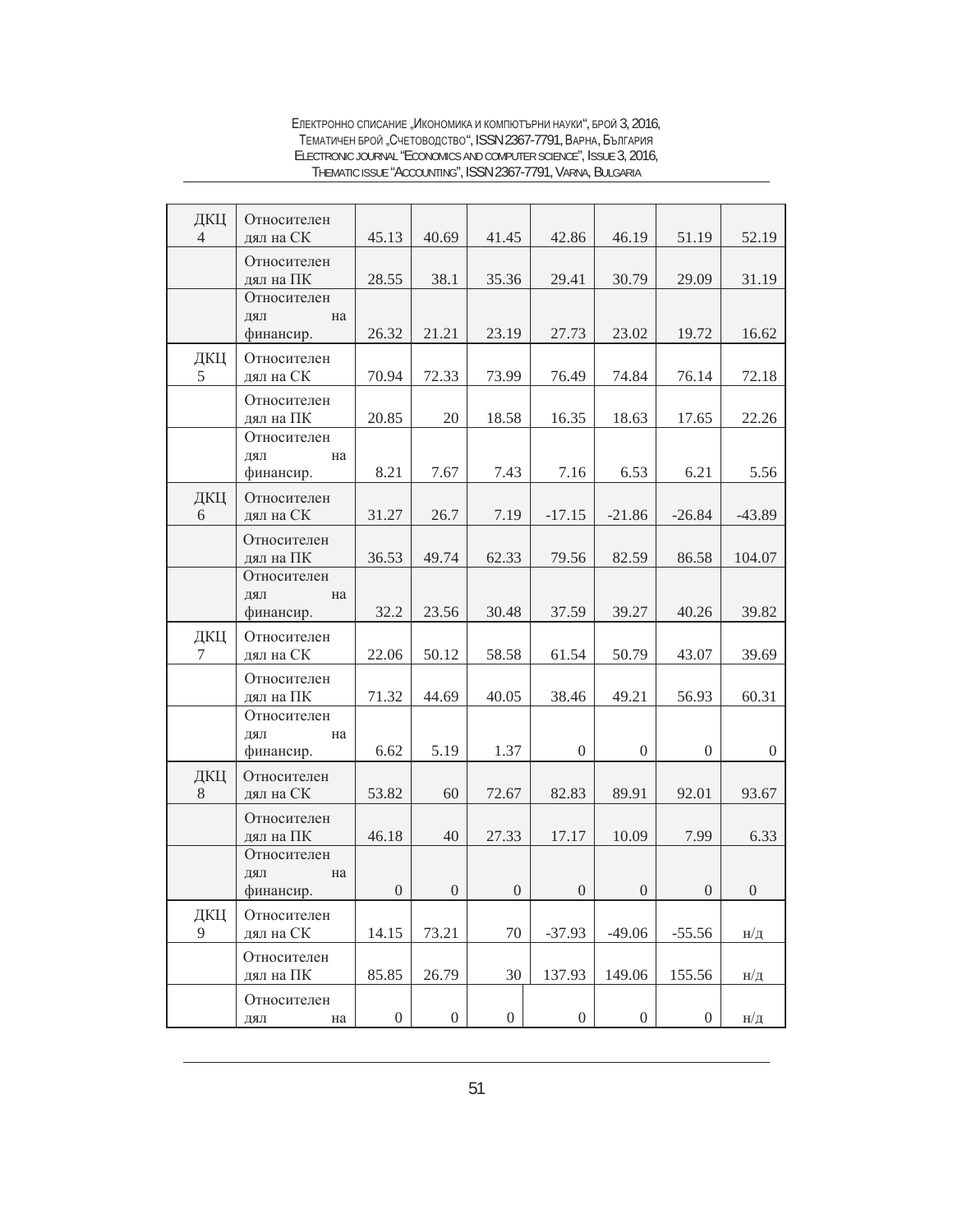

ЕЛЕКТРОННО СПИСАНИЕ "ИКОНОМИКА И КОМПЮТЪРНИ НАУКИ", БРОЙ 3, 2016, ТЕМАТИЧЕН БРОЙ "СЧЕТОВОДСТВО", ISSN 2367-7791, ВАРНА, БЪЛГАРИЯ ELECTRONIC JOURNAL "ECONOMICS AND COMPUTER SCIENCE", ISSUE 3, 2016,

На фиг.1 е представена капиталовата структура на ДКЦ 1, където ясно се вижда че собствения капитал е в значително по-малък размер от пасивите и финансиранията. Това недвусмислено показва зависимостта на лечебното заведение както от кредитори, така и от финансиращите институции. Въпреки това, се забелязва съвсем леко изразена тенденция към подобряване на показателя за финансова независимост през 2014 спрямо 2013 г.



Фиг.2 Капиталова структура на ДКЦ 2

Фиг.1 Капиталова структура на ДКЦ 1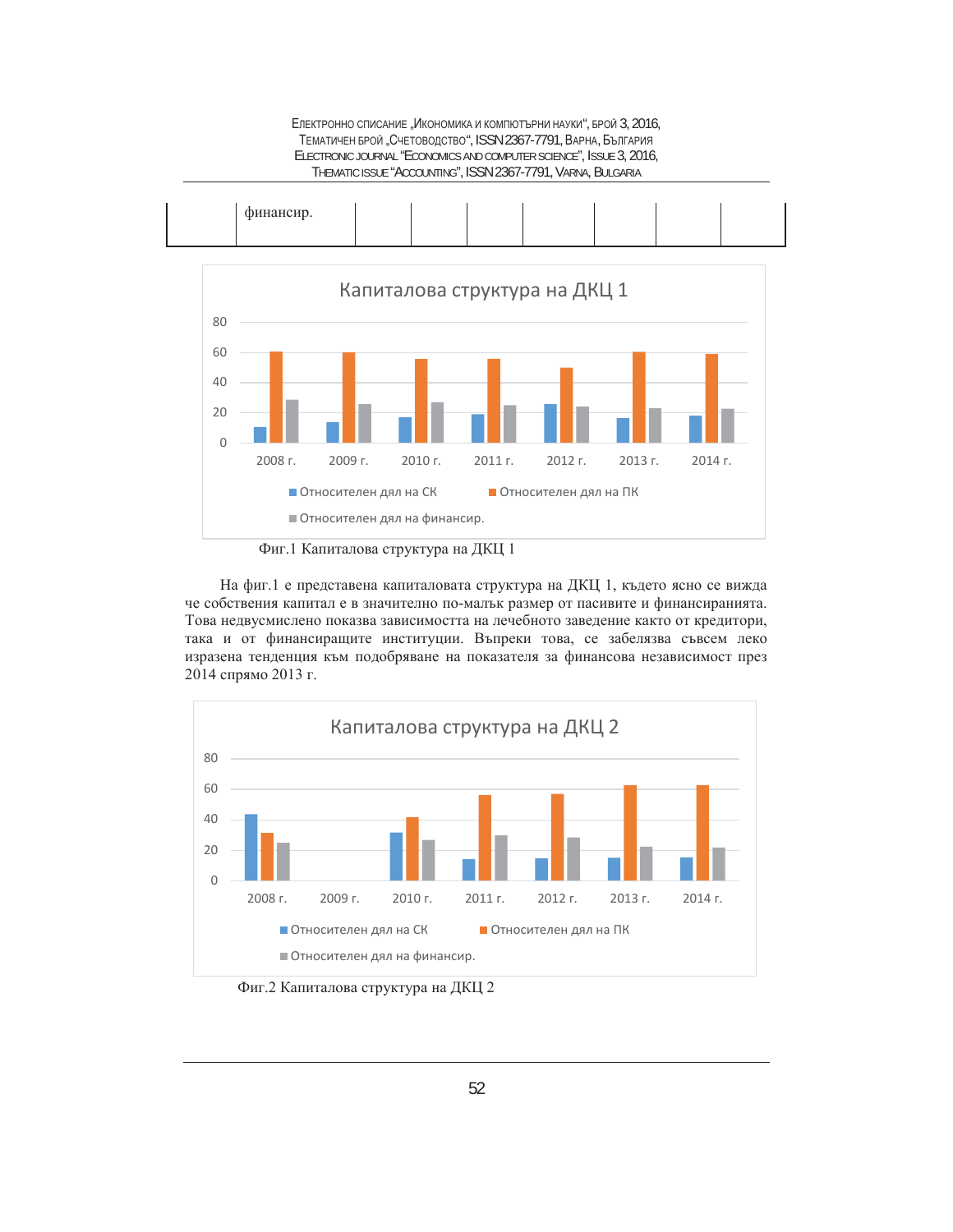За разлика от ДКЦ 1, при ДКЦ 2 се забелязва тенденция на влошаване в капиталовата структура, като дела на собствения капитал е намалял около 3 пъти през 2012 в сравнение с 2008 г. Поради това, през 2011 и 2012 г. се вижда, че ДКЦ 2 е силно зависимо от кредитори и финансиращи органи (фиг.2).



Фиг.3 Капиталова структура на ДКЦ 3

На фиг.3 се вижда, че капиталовата структура на ДКЦ 3 е значително по-добра от тази на предходните две лечебни заведения. Прави впечатление високия дял на собствения капитал, по-ниската задлъжнялост в сравнение с ДКЦ 1 и ДКЦ 2, както и тенденция за леко намаляване дела на финансиранията.



Фиг.4 Капиталова структура на ДКЦ 4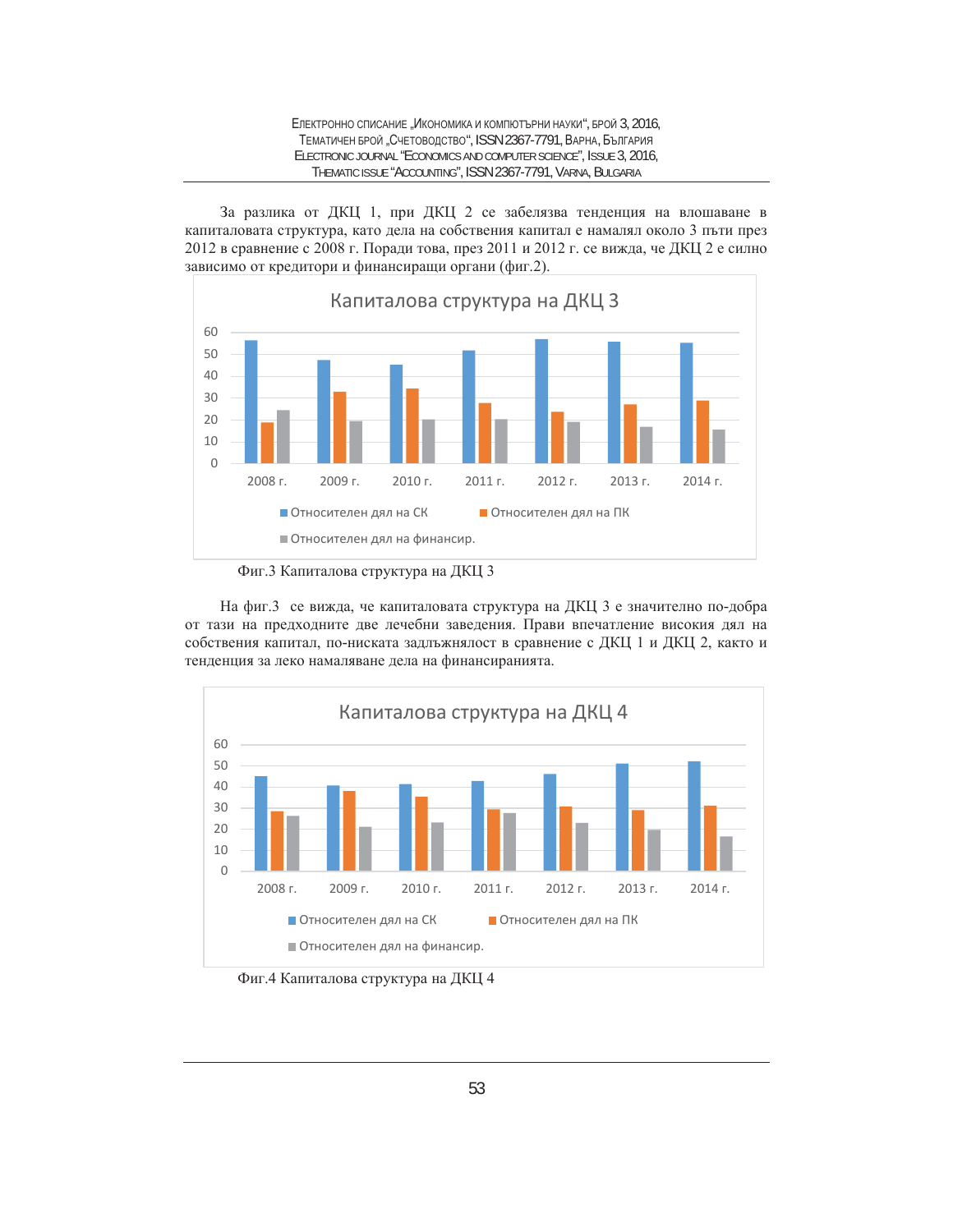### ЕЛЕКТРОННО СПИСАНИЕ "ИКОНОМИКА И КОМПЮТЪРНИ НАУКИ", БРОЙ 3, 2016, ТЕМАТИЧЕН БРОЙ "СЧЕТОВОДСТВО", ISSN 2367-7791, ВАРНА, БЪЛГАРИЯ ELECTRONIC JOURNAL "ECONOMICS AND COMPUTER SCIENCE", ISSUE 3, 2016, THEMATIC ISSUE "ACCOUNTING", ISSN 2367-7791, VARNA, BULGARIA

Капиталовата структура на ДКЦ 4, на фиг.4 показва, тенденция на плавно увеличаване и подобряване в структурния дял на собствения капитал. Видно от графиката е, че увеличаването на СК е за сметка на намаляващия дял на получените финансирания. Това е показател за все по-голямата независимост на лечебното заведение от финансиращите институции.



Фиг.5 Капиталова структура на ДКЦ 5

Капиталовата структура на ДКЦ 5, представена на фиг.5 показва ниска задлъжнялост и незначителен дял на финансиранията. Дружеството е с висока степен на капиталова автономност.



Фиг.6 Капиталова структура на ДКЦ 6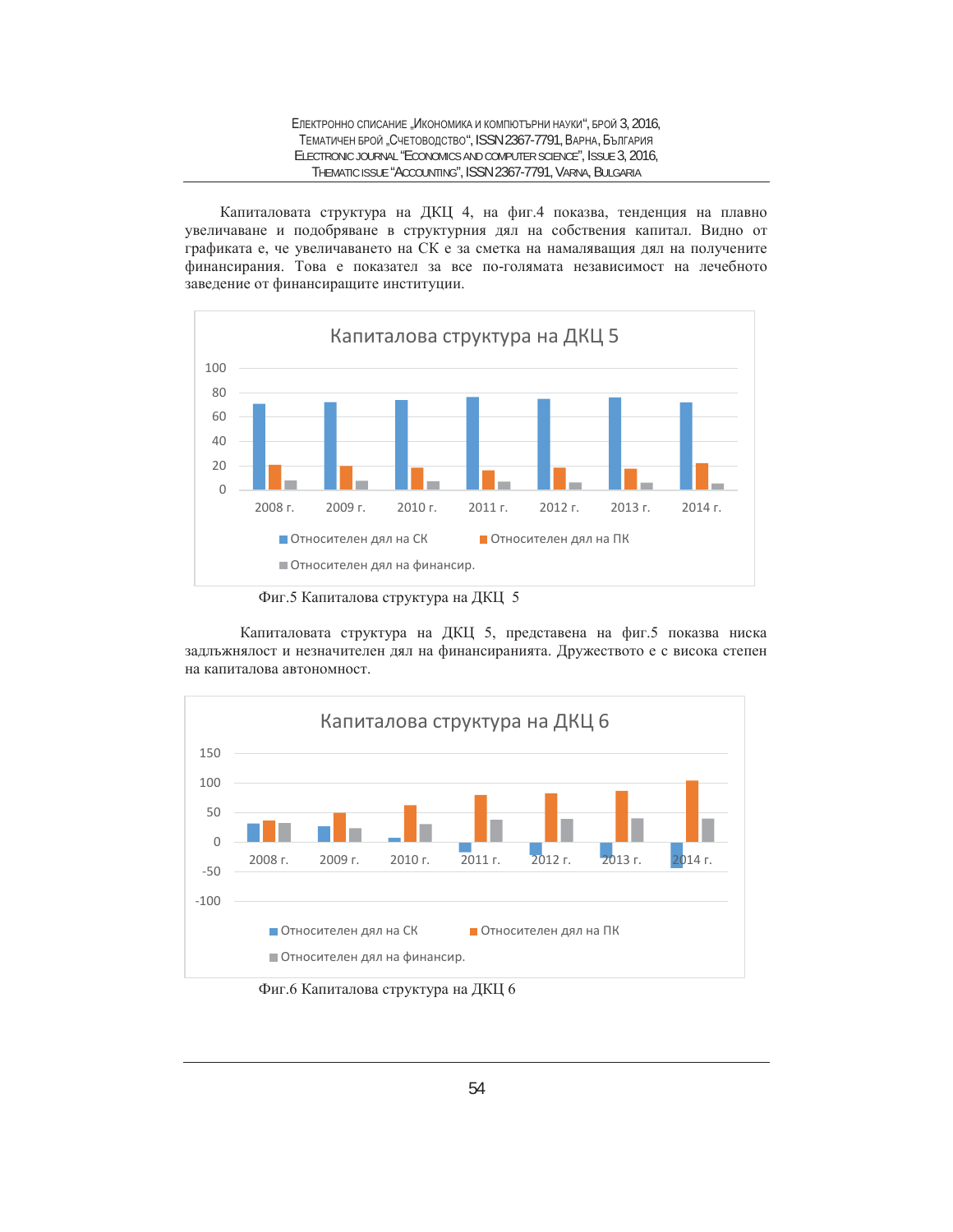Анализираното под номер 6 ДКЦ, показва трайна тенденция към непрекъснато влошаване на капиталовата си структура. (фиг.6) На лице е декапитализация на лечебното заведение, с все по-увеличаваща се зависимост от кредиторите и висок размер на дела получените финансирания. Напрактика, ДКЦ 6 е изцяло зависимо от своите кредитори и съществува реален риск от изпадане в несъстоятелност.







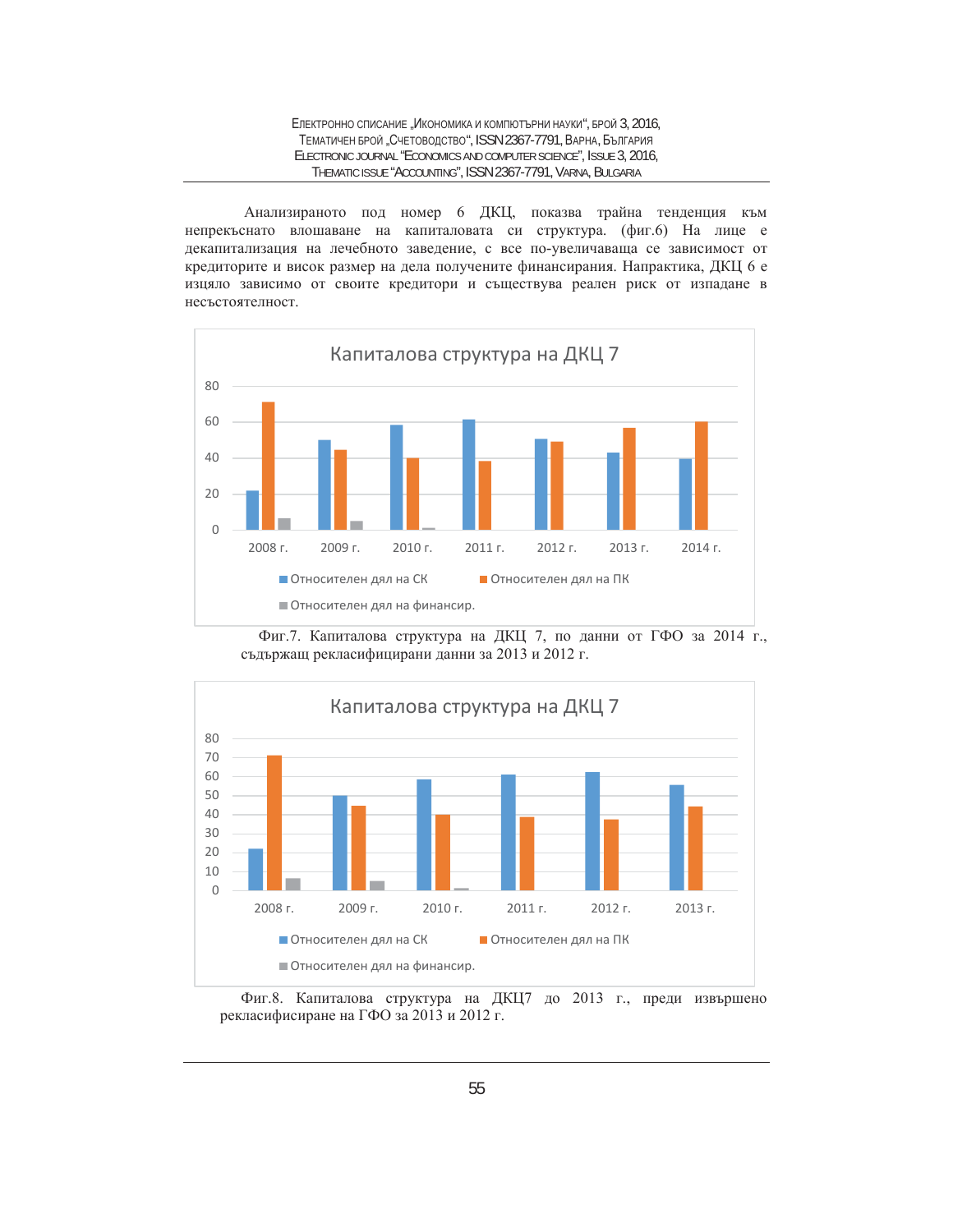На фиг.7 капиталовата структура на ДКЦ 7 за периода 2009 - 2013 г., показва превишение на собствения капитал в сравнение с пасивите, което е индикатор за финансовата независимост на лечебното заведение от кредиторите. Видно е, че в периода 2008 до 2010 ДКЦ 7 е получавало все по-малко финансирания, при това в сравнително малък размер.

До 2013 г., ДКЦ 7 е оценявало провизиите за пенсионни обезщетения на персонала на база доходите, подлежащи на изплащане през следващата финансова година. През 2014 г., дружеството е използвало оценка, извършена от независим актюер, включително и за предходната съпоставима година, в резултат на което данните за провизиите за пенсионни обезщетения във финансовия отчет са представени в съответствие с МСС 19 "Пенсионни и други доходи на наети лица" и преизчислени в съответствие с МСС 8 "Счетоводни политики, промени в счетоводните приблизителни оценки и грешки". Това налага рекласифициране на перата в ГФО за 2013 и 2012 г., при което структурата на капитала на ДКЦ7 претърпява съществено изменение, видно на фиг.8.

В литературата се посочва, че провизиите, които се свързват със задълженията, обикновено имат пренебрежимо малък дял от общата балансова сума и не могат да повлияят значително върху стойността на финансовите съотношения. Случая с ДКЦ7 обаче показва, че това не винаги е така.



Фиг.9. Капиталова структура на ДКЦ 8

При ДКЦ 8 е налице абсолютна независимост от кредиторите, като въпросът който възниква е, дали това е най-ефективно (фиг.9).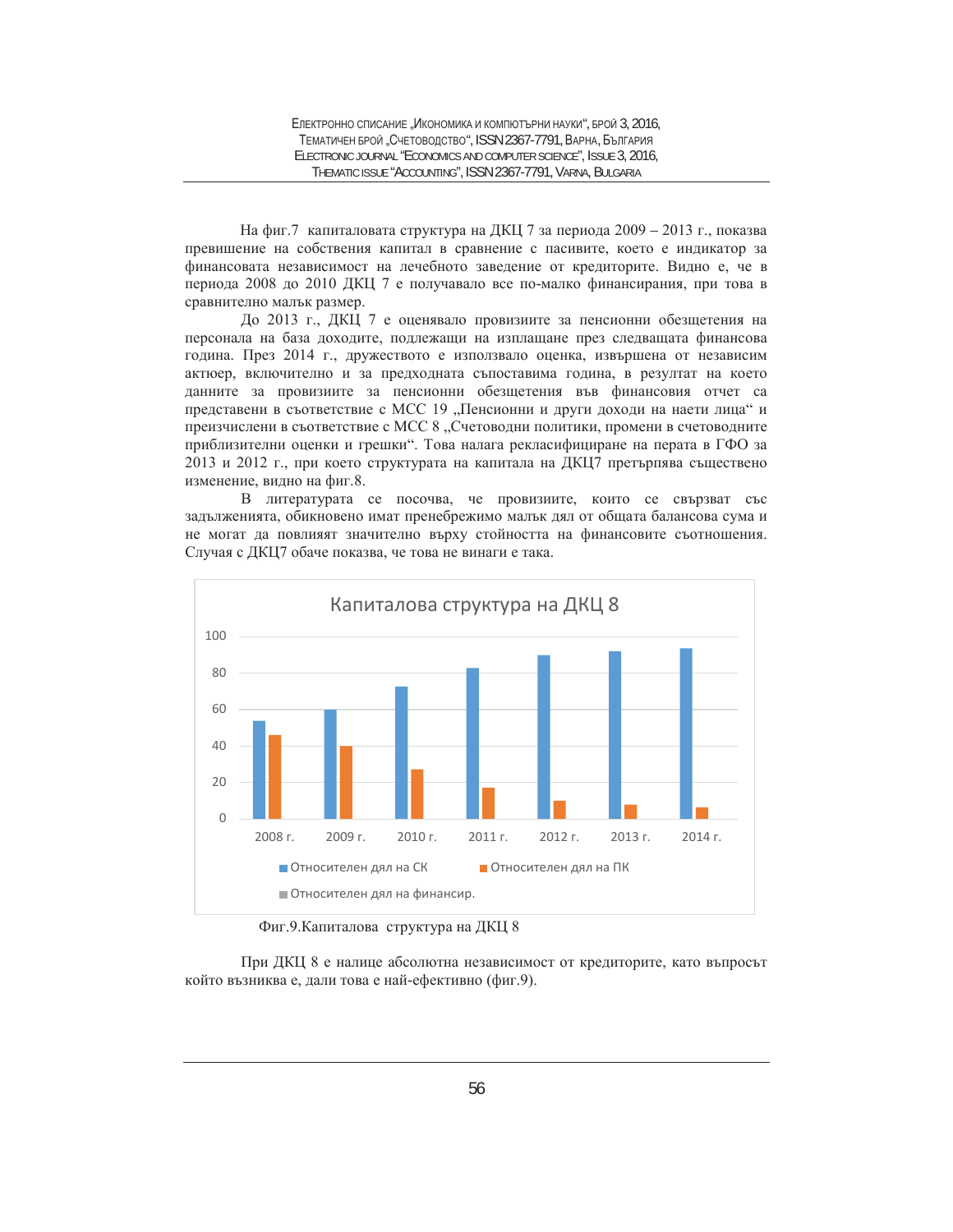



Фиг.10 Капиталова структура на ДКЦ 9

Капиталовата структура на ДКЦ 9 показва устойчиво влошаване през последните три години на анализирания период (фиг.10). Докато през 2009 и 2010 г.е на лице финансова независимост на лечебното заведение от неговите кредитори, то от 2011 г. започва рязкото повишаване на дела на привлечения капитал, поради декапитализацията на ДКЦ 9. Това може да е индикатор за реална опастност от фалит и изпадане в несъстоятелност на лечебното заведение.

За целите на настоящия анализ, при изследване на коефициента за задлъжнялост, е важен начина, по който се формира сумата на собствения капитал, участваща във знаменателя на формулата. Ето защо, за да може по-добре да се онагледят и анализират различните виждания, относно включването на финансиранията в размера на собствения капитал, ще представим два варианта за изчисляване на показателя:

- първи вариант, при който в размера на собствения капитал се включва и сумата на получените финансирания (виж таблица 2);
- втори вариант в знаменателя е сумата на собствения капитал, без финансиранията (виж таблица 3).

Сравнявайки резултатите на ДКЦ-тата, получени по двата начина, може да се направят изводи за влиянието на финансиранията върху намаляването на задлъжнялостта.

| аолина |  |
|--------|--|
|--------|--|

|                    | 1000         |           |                |         |           |           |         |           |
|--------------------|--------------|-----------|----------------|---------|-----------|-----------|---------|-----------|
| $N_{2}$            |              |           |                |         |           |           |         |           |
| $\Pi$ <sup>O</sup> | Наименование |           |                |         |           |           |         |           |
| ред                | на ДКЦ       | $2008$ г. | 2009 г.        | 2010 г. | $2011$ r. | $2012$ r. | 2013 г. | $2014$ r. |
|                    | ДКЦ 1        | 1.53      | 1.51           | 1.26    | 1.26      |           | 1.53    | 1.45      |
| $\gamma$           | ДКЦ 2        | 0.46      | $H/\mathbb{I}$ | 0.71    | 1.28      | 1.33      | 1.67    | 1.69      |
|                    | ІКШ 3        | 0.23      | 0.49           | 0.52    | 0.38      | 0.31      | 0.37    | 0.41      |

Коефиниент на заллъжнялост. 1-ви вариант (П/(СК+Финансирания)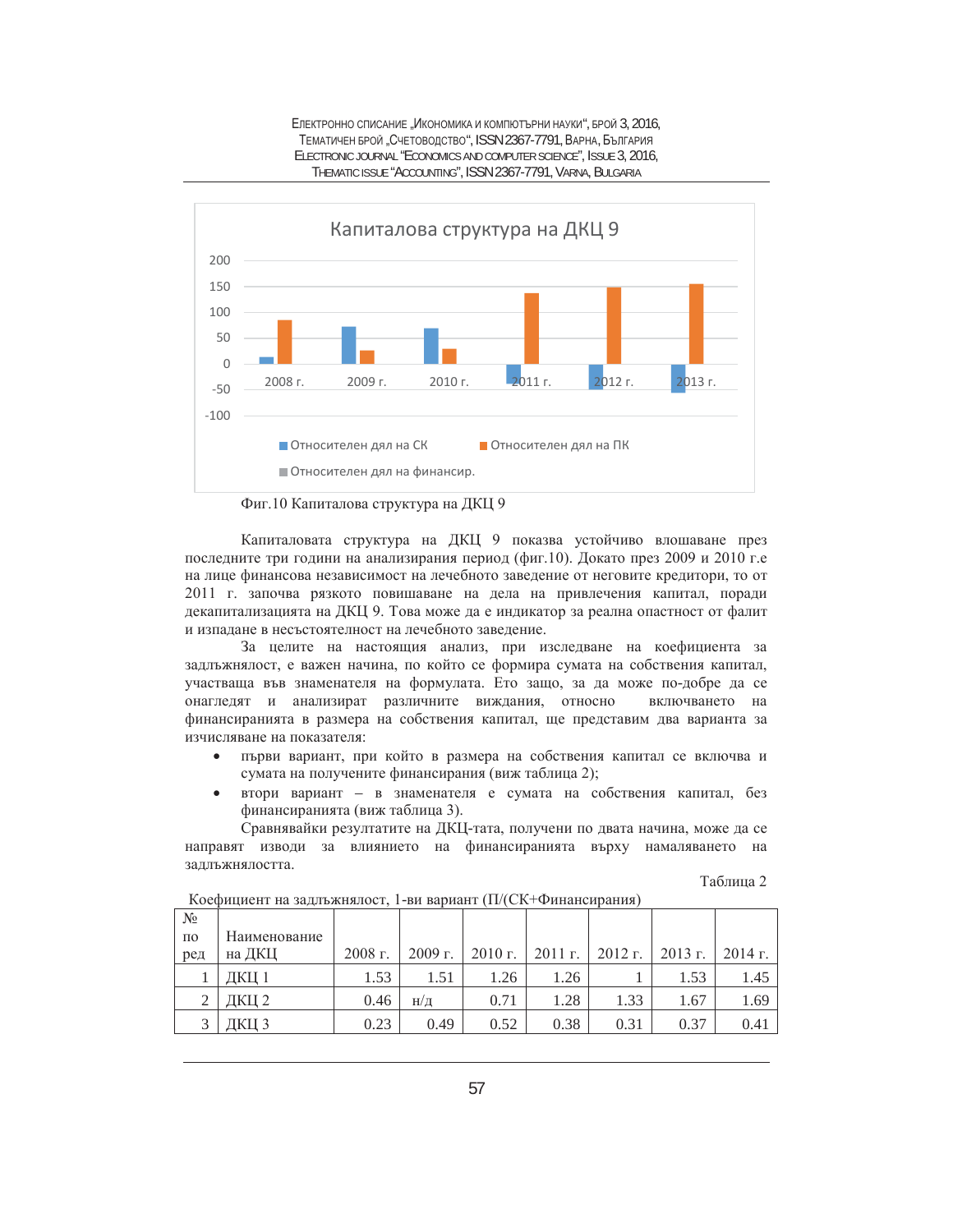| 4           | ДКЦ 4 | 0.4  | 0.62 | 0.55 | 0.42    | 0.44    | 0.41   | 0.45            |
|-------------|-------|------|------|------|---------|---------|--------|-----------------|
|             | ДКЦ 5 | 0.26 | 0.25 | 0.23 | 0.2     | 0.23    | 0.21   | 0.29            |
| 6           | ДКЦ 6 | 0.58 | 0.99 | 1.65 | 3.89    | 4.74    | 6.45   | $-25.55$        |
|             | ДКЦ 7 | 2.62 | 0.82 | 0.68 | 0.63    | 0.97    | 1.32   | 1.52            |
| 8           | ДКЦ 8 | 0.86 | 0.67 | 0.38 | 0.21    | 0.11    | 0.09   | 0.07            |
| $\mathbf Q$ | ДКЦ 9 | 6.07 | 0.37 | 0.43 | $-3.64$ | $-3.04$ | $-2.8$ | $H/\mathcal{I}$ |

ЕЛЕКТРОННО СПИСАНИЕ "ИКОНОМИКА И КОМПЮТЪРНИ НАУКИ", БРОЙ 3, 2016, ТЕМАТИЧЕН БРОЙ "СЧЕТОВОДСТВО", ISSN 2367-7791, ВАРНА, БЪЛГАРИЯ ELECTRONIC JOURNAL "ECONOMICS AND COMPUTER SCIENCE", ISSUE 3, 2016, THEMATIC ISSUE "ACCOUNTING", ISSN 2367-7791, VARNA, BULGARIA



(П/(СК+Финансирания))

Таблица 3.

| $N_2$<br>$\Pi$ <sup>O</sup><br>ред | Наименование<br>на ДКЦ | $2008$ г. | $2009$ г.       | $2010$ г. | $2011$ г. | $2012$ r. | 2013 г. | $2014$ г.       |
|------------------------------------|------------------------|-----------|-----------------|-----------|-----------|-----------|---------|-----------------|
| 1                                  | ДКЦ 1                  | 5.65      | 4.34            | 3.27      | 2.92      | 1.93      | 3.67    | 3.26            |
| 2                                  | ДКЦ 2                  | 0.72      | $H/\mathcal{I}$ | 1.31      | 3.97      | 3.9       | 4.15    | 4.08            |
| 3                                  | ДКЦ 3                  | 0.33      | 0.7             | 0.76      | 0.54      | 0.42      | 0.49    | 0.52            |
| 4                                  | ДКЦ 4                  | 0.63      | 0.94            | 0.85      | 0.69      | 0.67      | 0.57    | 0.6             |
| 5                                  | ДКЦ 5                  | 0.29      | 0.28            | 0.25      | 0.21      | 0.25      | 0.23    | 0.31            |
| 6                                  | ДКЦ 6                  | 1.17      | 1.86            | 8.67      | $-4.64$   | $-3.77$   | $-3.23$ | $-2.37$         |
| 7                                  | ДКЦ 7                  | 3.46      | 0.91            | 0.69      | 0.63      | 0.97      | 1.32    | 1.52            |
| 8                                  | ДКЦ 8                  | 0.86      | 0.67            | 0.38      | 0.21      | 0.11      | 0.09    | 0.07            |
| 9                                  | ДКЦ 9                  | 6.07      | 0.37            | 0.43      | $-3.64$   | $-3.04$   | $-2.8$  | $H/\mathcal{I}$ |

Коефициент на задлъжнялост, 2-ри вариант (П/СК)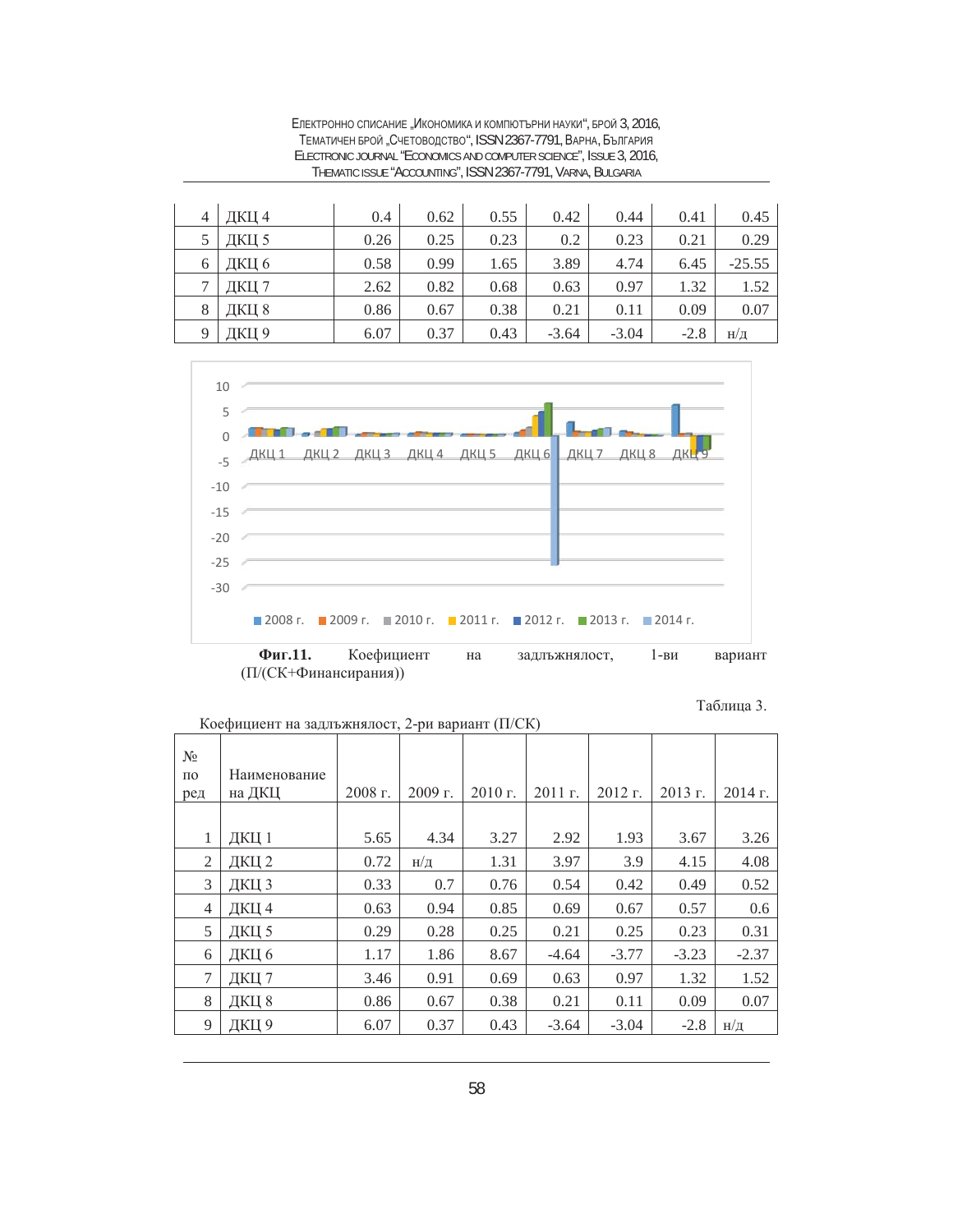

ЕЛЕКТРОННО СПИСАНИЕ "ИКОНОМИКА И КОМПЮТЪРНИ НАУКИ", БРОЙ 3, 2016, ТЕМАТИЧЕН БРОЙ "СЧЕТОВОДСТВО", ISSN 2367-7791, ВАРНА, БЪЛГАРИЯ ELECTRONIC JOURNAL "ECONOMICS AND COMPUTER SCIENCE", ISSUE 3, 2016, THEMATIC ISSUE "ACCOUNTING", ISSN 2367-7791, VARNA, BULGARIA

Фиг.12. Коефициент на задлъжнялост, 2-ри вариант (П/СК)

Влиянието на получените финансирания най-ясно може да се забележи при сравнението между изменението на коефициента за задлъжнялост на ДКЦ 6, представени на фиг.11 и фиг.12. Напрактика, без финансиранията, това лечебно заведения не би могло да погасява своите задължения. Ето защо, при ДКЦ-тата, които не получават финансирания, показателят остава без изменения (ДКЦ 8, ДКЦ 9).

Полезно при анализа на финансовата автономност и задлъжнялостта е да се изследва и съотношението на дългосроченните заеми към собствения капитал, което показва показва какво е влиянието и кой има решаваща роля в управлението на предприятието - собственикът или кредиторът. Изчисява се по формулата:

$$
\mu_{\text{b,II}} \text{Kb,CK} = \frac{\mu_{\text{b,II}} \text{осрочни заеми}}{\text{Собствен капитал}}
$$

Когато делът на дългосрочните кредитори е по-голям от дела на собствениците, финансовият риск е голям. Стандартно се счита, че стойност на съотношението над 1,5 показва много рискова финансова позиция.

Въпросът, който възниква е, да се включват ли финансиранията в сумата на собствения капитал във формулата. По наше мнение, е полезно, формулата да се изчисли по два начина:

1. Като в знаменателя се поставя само размера на СК, посочен в раздел А на пасива на СБ;

2. Като в знаменателя се постави сумата от СК+Финансиранията (р-л Г от пасива на CБ).

По този начин, ясно ще проличи, как финансиранията влият върху редуцирането на финансовия риск в конкретното лечебно заведение.

Наблюдава се интересна тенденция към намаляване на дългосрочните пасиви в почти всички анализирани ДКЦ-та, като повечето от тях изобщо нямат дългосрочни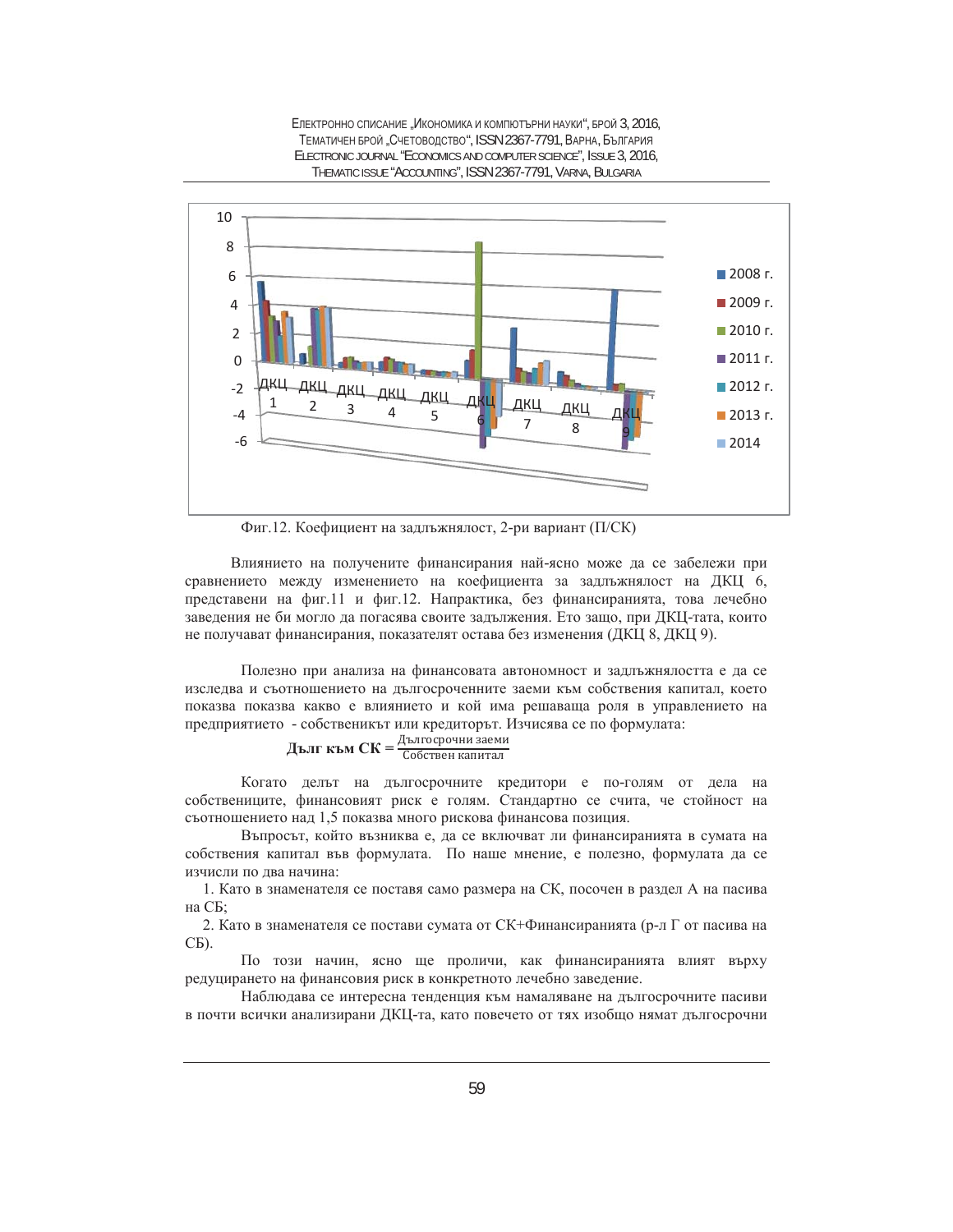заеми за последните три анализирани години. За 2013 година само 2 лечебни заведения имат дългосрочни пасиви (едно частно и едно общинско). Стойността на коефициента, изчислен по 1-вия начин (в числителя е СК без финансиранията) на тези две лечебни заведения е представен в таблица 4. Отрицателните стойности се получават, поради отрицателната величина на собствения капитал, което показва, че и двете дружества са декапитализирани.

Таблина 4.

Коефициент дълг към собствен капитал

| ДКЦ          | 2012 <i>z</i> . | 2013 <i>e.</i> | 2014 г.    |
|--------------|-----------------|----------------|------------|
| Общинско ДКЦ | $-0.96296$      | $-0.66129$     | $-0.64948$ |
| Частно ДКЦ   | няма ДП         | $-1.04444$     | H/д        |

Ако изчислим същия коефициент, но прилагайки втория начин, при който в знаменателя, към собствения капитал се прибавят и финансиранията, резултатите имат съвсем друг вид за общинското ДКЦ, виж таблица 5.

Таблина 5.

Коефициент дълг към собствен капитал+финансирания

|              | 2012z    | 2013z      | 2014z |
|--------------|----------|------------|-------|
| Общинско ДКЦ | 1.209302 | 1.322581   | -     |
| Частно ДКЦ   | няма ДП  | $-1.04444$ | H/Д   |

Видно от табл.5 е, че през 2012 и 2013 г. в следствие на получени финансирания, общинското ДКЦ е с временно подобрена стойност на коефициента, но за 2014 г. тенденцията на декапитализация в това лечебно заведения продължава, въпреки полученото финансиране. Това се дължи на отрицателните финансови резултати, реализирани както за 2014, така и за 2012, 2011, 2010 година.

Като цяло и двете ДКЦ-та са с висок финансов риск, наличие на трайна тенденция на декапитализация и зависимост от кредиторите.

Анализът на съотношенията между елементите на капитала дава възможност за по-пълна оценка на структурата и промените в нея, както и между собствения и привлечения капитал. На тази основа предприятието може да разработи определени финансови стратегии за поддържане на добра финансова стабилност.

## 3.3аключение

В резултат на проведения анализ на атономността и задлъжнялосттта на медицинските диагностично-консултативни центрове в град Варна, могат да се напраят следните по-важни изводи:

1) от анализираните общо 6 общински ДКЦ-та, половината (ДКЦ 3, 4 и 5) могат да бъдат класифицирани като финансово независими (с относителен дял на привлечения капитал около и под 30 %), с ниска степен на задлъжнялост (средно под 0,6), което говори за добра финансова стабилност и платежоспособност на тези лечебни заведения. Финансово стабилно е и едното частно ДКЦ, кодирано под номер 8;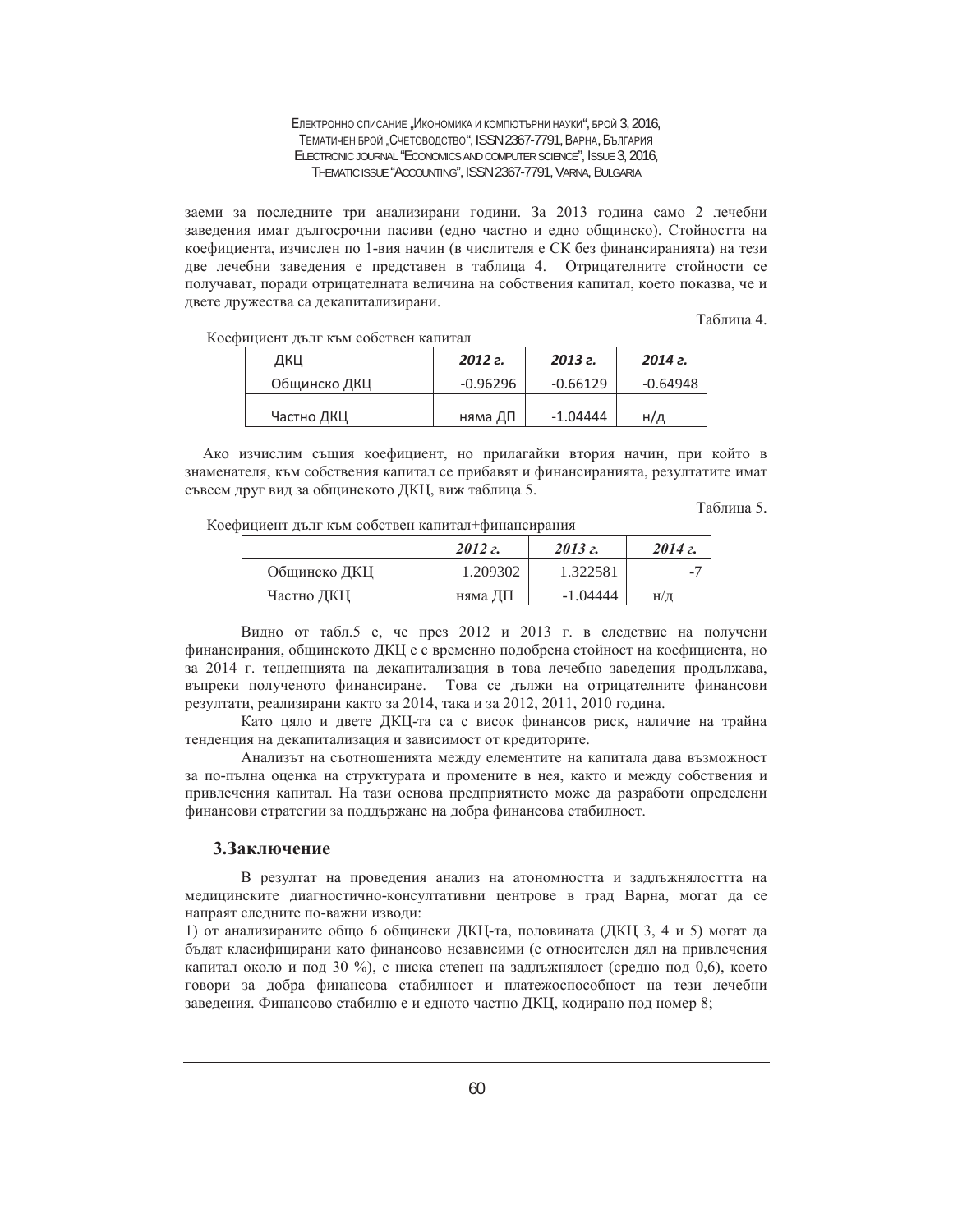2) две от общинските ДКЦ-та, анализирани под номер 1 и 2, както и ДКЦ 7 (дъщерно на държавно) са с относителен дял на привлечения капитал около и малко над 60%, и висока степен на задлъжнялост – над 1,4 (изчислени по вариант 1) и над 3 (изчислени по вариант 2), което говори, че тези лечебни заведения не са достатьчно финансово стабилни, и е налице зависимост от кредитори;

3) Анализираните показатели на ощинското ДКЦ, кодирано под номер 6 и на частносто ДКЦ 9, показват, че тези лечебни заведения са декапитализирани, силно финансово зависими от кредиторите, с нарушена платежоспособност и съществува реален риск от фалит и изпадане в несъстоятелност;

4) Размерът на провизиите, които се свързват със задълженията, могат да влияят върху стойността на финансовите съотношения на ДКЦ-тата, какъвто е случаят с ДКЦ 7;

5) при анализирането на капиталовата структура и дългосрочната платежоспособност трябва да се отчита размера и влиянието на финансиранията, като източник на капитал в лечебните заведения;

6) налице е тенденция към намаляване на дългосрочните пасиви в почти всички анализирани ДКЦ-та, като повечето от тях изобщо нямат дългосрочни заеми за последните три анализирани години. За 2013 година само 2 лечебни заведения (6 и 9) имат дългосрочни пасиви (едно частно и едно общинско), като именно за тези ДКЦ-та са налице сигнали за опасност от фалит и изпадане в несъстоятелност.

По-големият или по-малък относителен дял на съответния източник на капитал не винаги означава, че е нарушена капиталовата структура на това предприятие. За да се стигне до такова заключение е необходимо да се направи сравнение между тази структура и структурата на съответния отрасъл, към който принадлежи предприятието. Тъй като в България все още няма единна информационна база данни с финансово-счетоводни показатели (в т.ч. за капиталовата структура), нито на отделни предприятия, нито на осреднени стойности на показатели по браншове (в т.ч. в сферата на здраеопазването), извършването на подобни сравнения се оказва трудоемка и сложна задача. Ето защо, считаме, че създаването на он-лайн база данни, съдържаща осреднени показатели за финансовото и имуществено състояние на българските предприятия е наложително и необходимо условие за подобряване на тяхната конкуретноспособност, чрез осигуряване на надеждна, точна и удобна за използване информация за сравнение.

Анализът на съотношенията между елементите на капитала дава възможност за по-пълна оценка на структурата и промените в нея, както и между собствения и привлечения капитал. На тази основа предприятието може да разработи определени финансови стратегии за поддържане на добра финансова стабилност.

# **Използвана литература**

Timchev M., (2011). Financial - economic analysis, "New star".